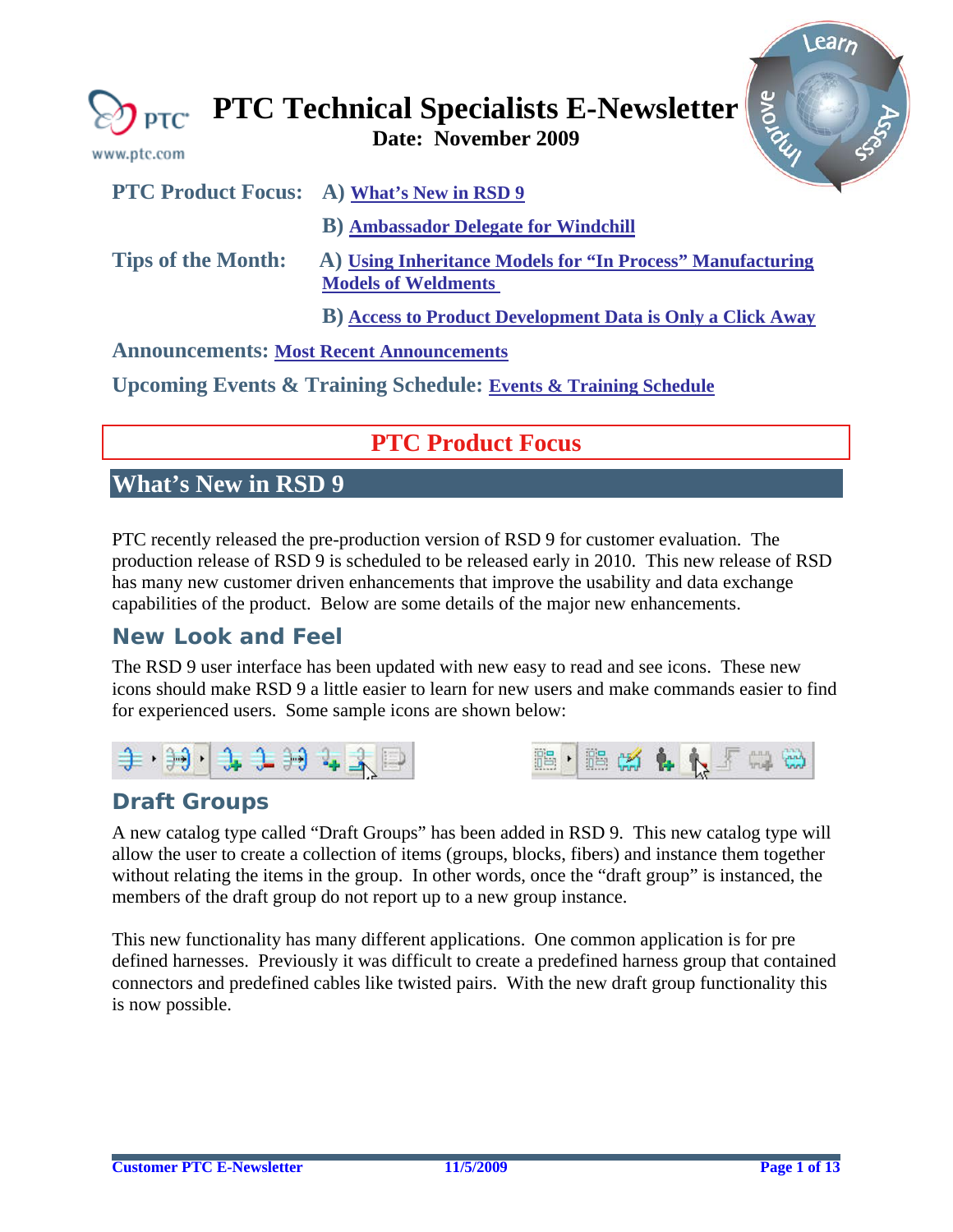

# **Support for True Type Fonts**

RSD 9 now has support for true type fonts. This functionality allows users to easily improve the appearance of text on their diagrams. Any label or text can now access the true type fonts from the label properties dialog box.

| <b>Harness: PSSEN001</b>  |                                             |                                                   |             |          |                                                                  |                |
|---------------------------|---------------------------------------------|---------------------------------------------------|-------------|----------|------------------------------------------------------------------|----------------|
|                           |                                             | C-109 PSSEN-007WH PZ20<br>C-109 PSSEN-008BL PZ20- |             |          |                                                                  |                |
|                           |                                             | C-110 PSSEN-009WH PZ20<br>C-110 PSSEN-010BL PZ20- |             |          |                                                                  |                |
|                           | <mark>레</mark> Edit Label on Group PRPPB-P3 |                                                   |             |          | $\mathbb{H}$ $\times$                                            |                |
| Format:                   | Hamess: <hamess></hamess>                   |                                                   |             |          | <prop>   [fn(x)]</prop>                                          |                |
|                           | Preview-> Harness: PSSEN001                 |                                                   |             |          | Special characters                                               |                |
| <b>Graphic Properties</b> |                                             |                                                   |             |          | <b>Co</b> Font Style Selection                                   | $\blacksquare$ |
| Font:                     | <b>TrCG Times Bold</b>                      |                                                   |             |          | <b>B</b> cal grek                                                | ۸              |
| Type:                     | with Rounded box                            |                                                   | k.          |          | Cal grek, Bold<br><b>TrCG Century Schbk</b>                      | $\equiv$       |
| Layer:                    | <b>DEF LINES</b>                            | $\checkmark$                                      |             | Color:   | <b>TrCG Century Schbk Bold</b><br>TrCG Century Schbk Bold Italic |                |
| Height mm: 5.08           |                                             |                                                   | 0.20<br>ln: |          | <b>TrCG Century Schbk Italic</b><br><b>TrCG Omega</b>            |                |
| Angle:                    | 0.00                                        |                                                   |             | Constra  | 雪CG Omega Bold<br>TrCG Omega Bold Italic                         |                |
|                           |                                             |                                                   |             | 0K       | <b>TrCG Omega Italic</b><br><b>TrCG Times</b>                    |                |
|                           | $\vert 4$                                   | PSSEN-UI9BL                                       |             | PZ       | <b>TrCG Times Bold</b><br><b>TrCG Times Bold Italic</b>          |                |
|                           |                                             | C-125 PSSEN-020WH<br>C-125 PSSEN-021BL            |             | ΡZ<br>PZ | OK                                                               | Cancel         |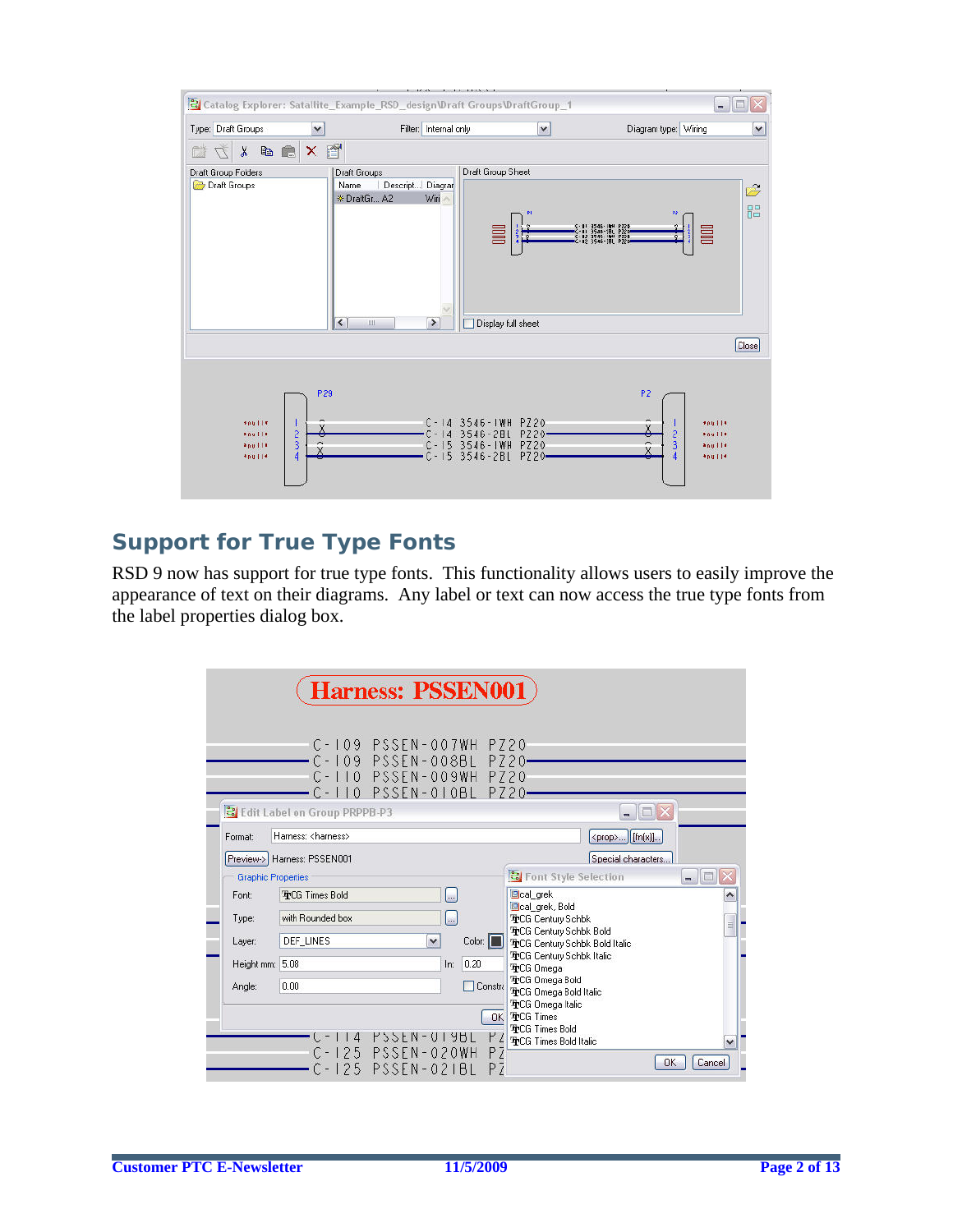# **New "Move to Sheet" Functionality**

It is now possible to select an instanced connector with attached fibers and move the connector to another sheet. The attached fibers will automatically be broken, but remain attached. A cross sheet graphic will automatically be added to the end of the fibers and can designate the sheet and location of the broken fiber.

| Edit View Options Tools Window Help                                  |                      |                                                                   |                                                                                                                                                                                                                       |  |
|----------------------------------------------------------------------|----------------------|-------------------------------------------------------------------|-----------------------------------------------------------------------------------------------------------------------------------------------------------------------------------------------------------------------|--|
| D Undo<br>$\sim$ Redo                                                | Ctrl+Z<br>$Ctrl+Y$   | 第一<br>$\mathbb{A}_{\mathbb{Q}}$ .<br>$\mathbf{A}$<br>$\mathbb{Z}$ |                                                                                                                                                                                                                       |  |
| Cut<br>Copy                                                          | Ctrl+X<br>$Ctrl + C$ | to zoom<br>nt to select                                           |                                                                                                                                                                                                                       |  |
| Paste<br>= -> Move to Sheet                                          | $CtrI+V$             |                                                                   | г с<br>Thursuter Wiring Diagram-[3, D] $\triangleright$<br>$\odot$<br>$C - 14$ 3546 - IWH PZ20                                                                                                                        |  |
| $\mathbf{H}$ $\mathbf{X}$ Delete<br>Deselect All<br>Select Mainshape | Del<br>Esc           | Move the selected items to another sheet                          | Thursuter Wiring Diagram-[3,D] D<br>3546-2BL PZ20<br>$-1$<br>$\Delta$<br>Thursuter Wiring Diagram-[3, D] $\triangleright$<br>$C - 15$ 3546 - IWH PZ20<br>Thursuter Wiring Diagram-[3, D] [-<br>$-15$ 3546-2BL<br>P720 |  |
| Make Snippet                                                         |                      |                                                                   |                                                                                                                                                                                                                       |  |

# **Improved Import/Export Functionality**

RSD 9 has expanded and improved the import and export capabilities. New file formats include CGM and PDF. When exporting these new file formats the user can control the sheets that will be exported and a single file will be created. All labels will also automatically be updated prior to export.

DXF and DWG capabilities have been improved. These improvements include additional version support (12, 13, 14, 2000, 2004, or 2007), support for layers, and mapping of line styles. In addition, the user can easily select which sheets to export through a new dialog box.



# **Conclusion**

Although the production version of RSD 9 is not out yet, the preproduction version can currently be downloaded from [www.ptc.com.](http://www.ptc.com/) This preproduction version gives customers the ability to plan for upgrade and implementation of RSD 9 when the production version is released. Customers using RSD today are encouraged to download the new software and try it out for themselves! To find out more about Routed Systems Designer please visit our Website.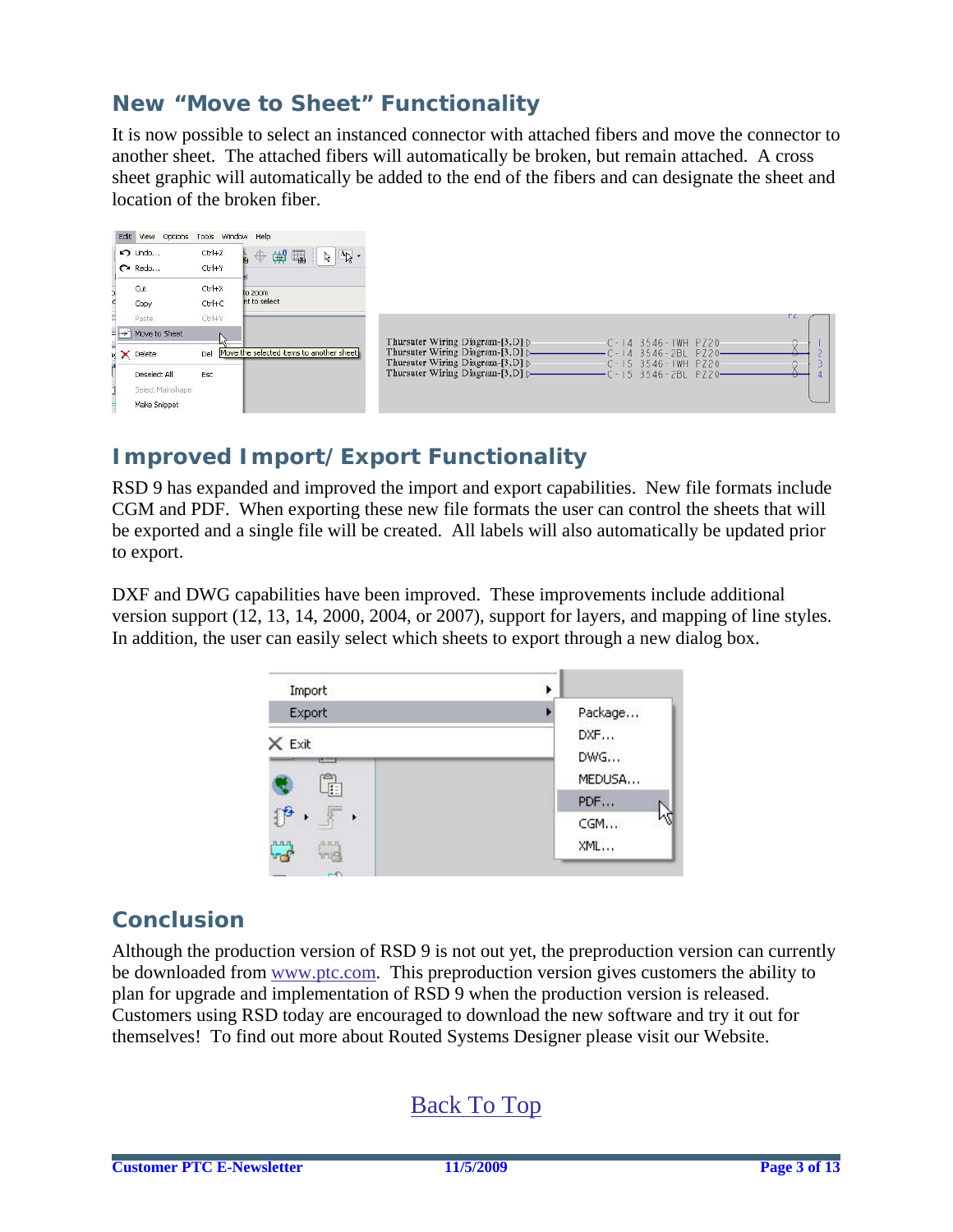**PTC Product Focus** 

<span id="page-3-0"></span>**Ambassador Delegate for Windchill** 

[Click Here To View](http://members.shaw.ca/jpeng/newsletter/PTC_Technical_Specialists_E-Newsletter_2009_11_enterprise.pdf)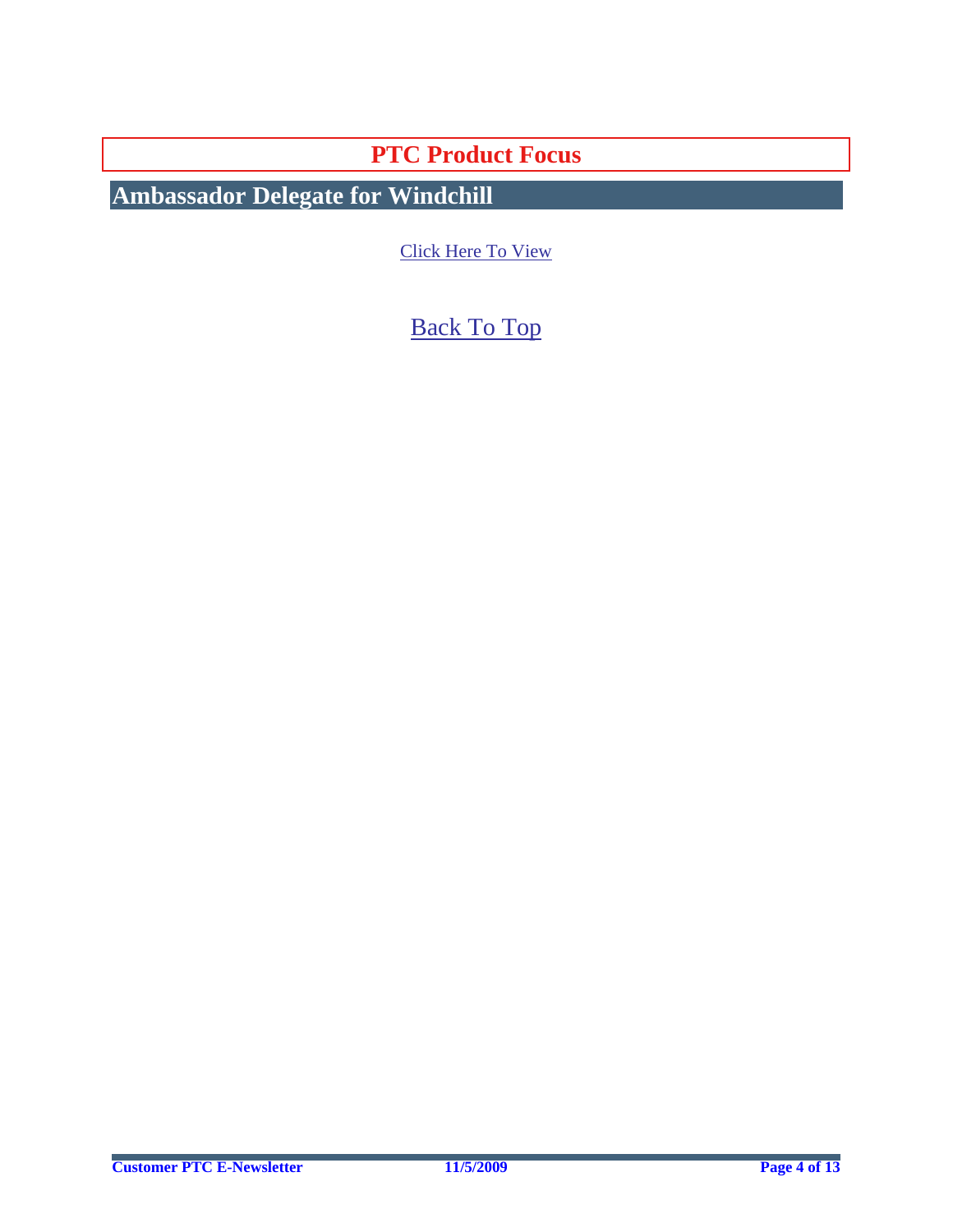# **Tips of the Month**

# <span id="page-4-0"></span>**Using Inheritance Models for "In Process" Manufacturing Models of Weldments**

Creating Pro/ENGINEER models to support manufacturing documentation can be done in many ways. Each of these techniques has their own pros and cons. In the case of weldments, there may be many different manufacturing states of the model prior to the final welded and machined structure. The use of inheritance models can aid in the development of these models.

Consider the following weldment:



This weldment consists of two plates, a machined piece that gets welded to the bottom plate, and some cylindrical standoff parts that also get welded to the bottom plate. Note the model tree in the picture above as well. Notice that the model tree for this weldment is a flat structure.

Next, assume that the manufacturing of this weldment needs to be performed in the following process. First, the two plates need to be welded together. Second, the machining for the center cut out and preps for the cylindrical standoffs need to be created. Finally, the additional parts will be welded to the plates. How can in process models be developed for this welment? Should simplified reps or family tables be used? What if the manufacturing engineer responsible for designing and documenting this process does not have the rights to change the engineering models? Should the engineer be responsible for restructuring the assembly to try to match the manufacturing process?

It turns out that developing new "in process" models using inheritance features will answer most of these questions. Assume that the first "in process" model that needs to be developed is a model of the bottom plate with no machining, and with some additional features to describe the weld prep.

To create this model, start by creating a new part. Next, select **Insert, Shared Data, Merge/Inheritance**. This will bring up the dashboard to define the feature. Choose the open folder icon and select the original plate part as shown below.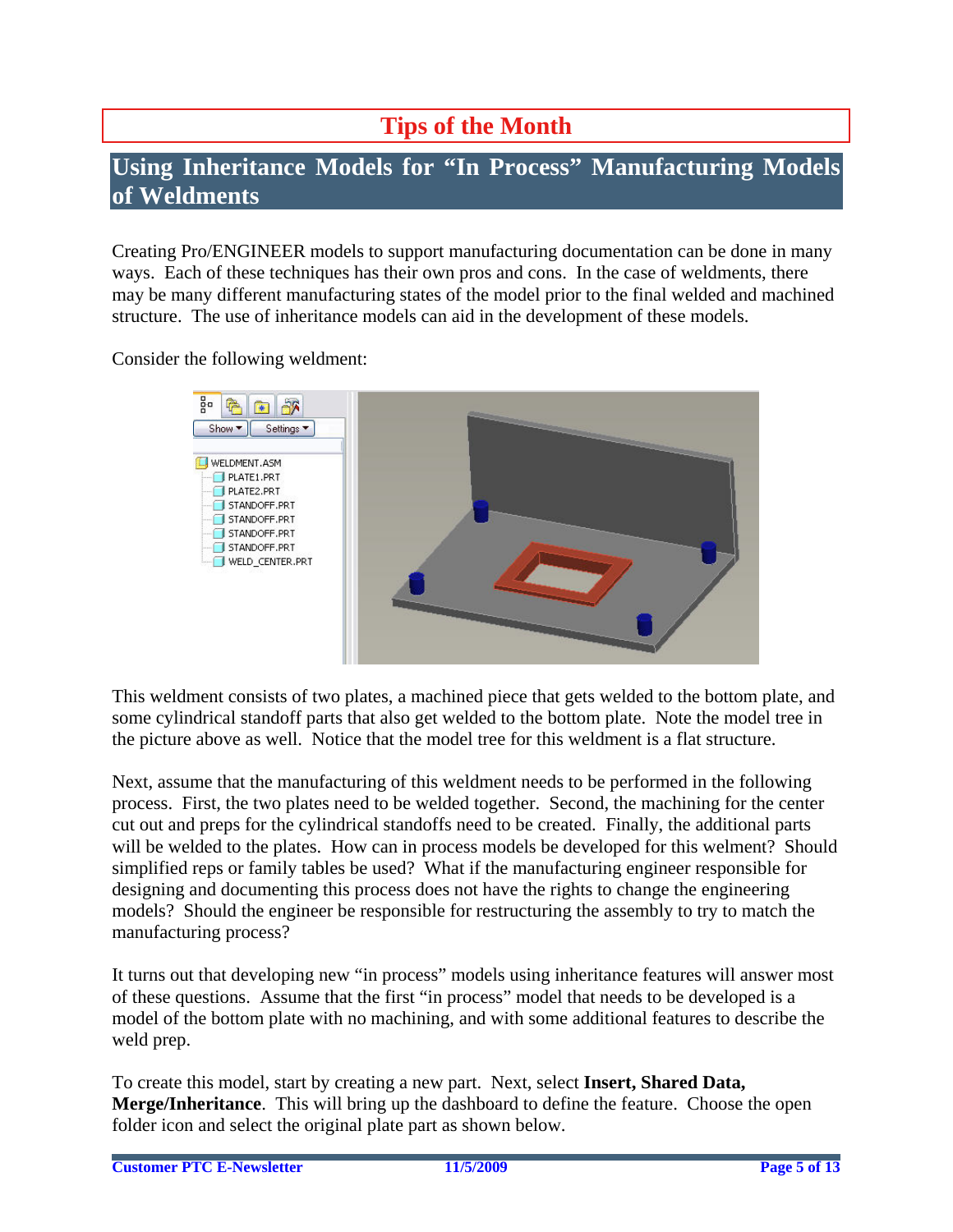

Browse and select the original plate part and assemble the model by default. Next, select the icon to toggle the feature to inheritance as shown below.



By toggling the feature to inheritance, all the features of the original model will be available in the new model. Hence, the user can suppress any features of the original model in the inherited model and not affect the original design model. For this example, the machining features need to be suppressed in order to represent the plate in the initial "process state".

Complete the feature by selecting the green check mark on the dashboard. Notice that the geometry of the original plate is now in the new model. Select the plus icon next to the inheritance feature in the model tree to expose the original features as shown below.



With these features now exposed, the machining features can be selected and suppressed without affecting the original design model. Notice the picture below showing the model tree with the machining features suppressed and the resultant geometry.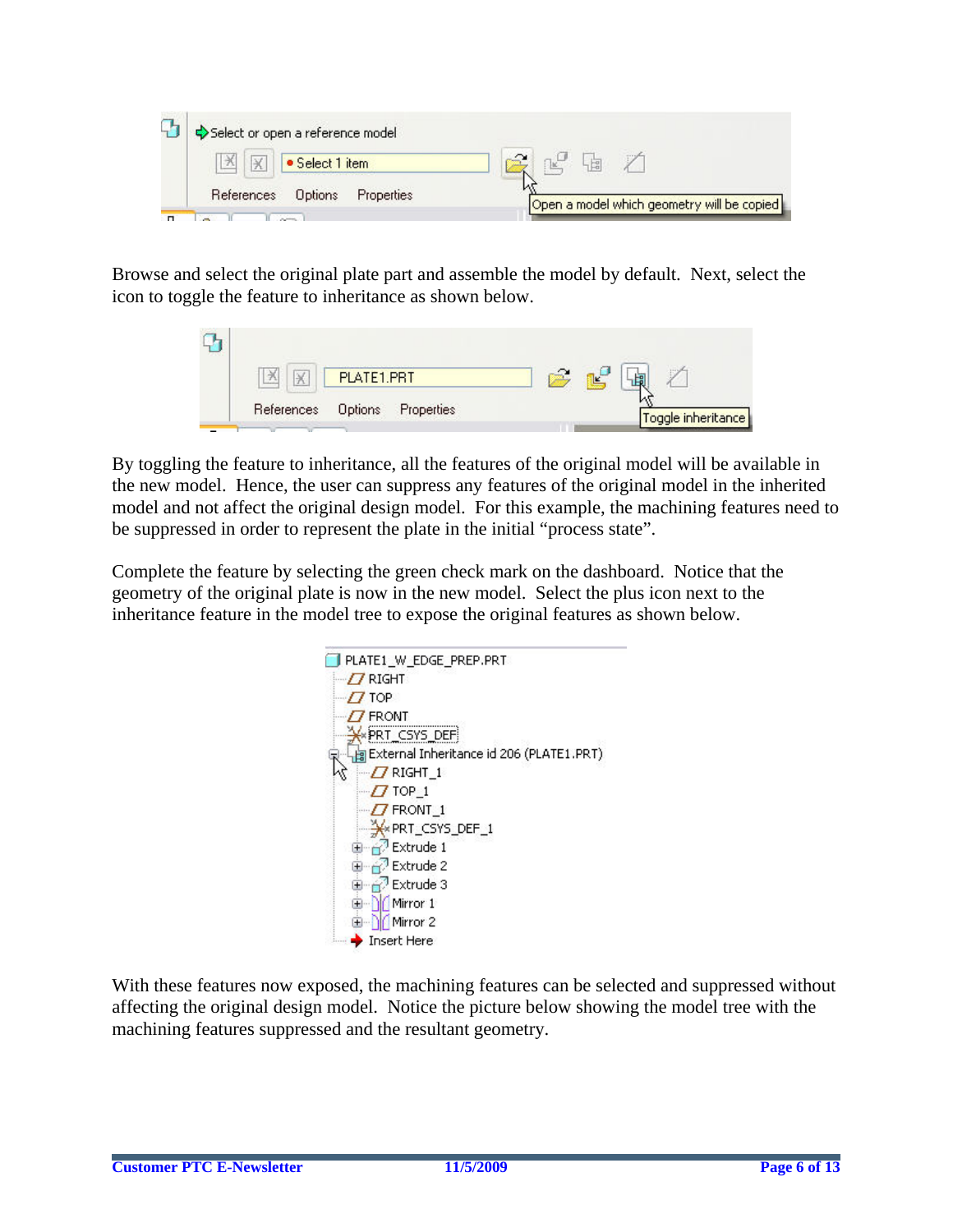

The final step to create this in process model would be to add the edge prep for the weld. This can be done using standard Pro/ENGINEER features without affecting the original design model. In the picture below a simple champher was added to show the edge prep.



The in process model is now complete and still remains associative to the original design model.

These same steps can be repeated to represent more in process steps. Further, multiple inheritance features can be used to inherit geometry and feature information from multiple parts. Here's an example of a process model for the next manufacturing step for this weldment. Notice the model tree in the example below. The machining features in the first plate have been suppressed. Also, a champher has been added to represent the additional material added by the weld.

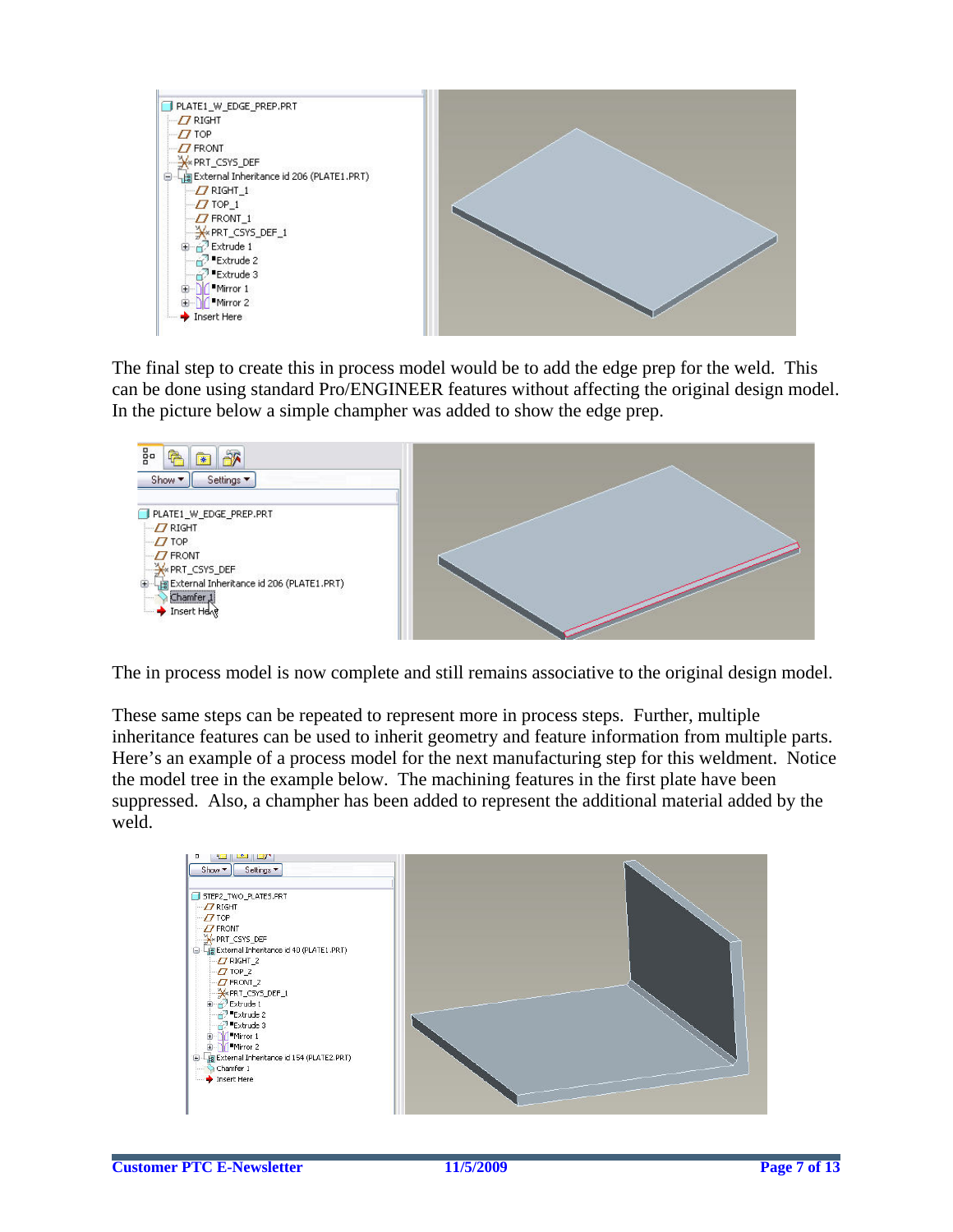The one drawback with this process is that the parts will need to be reassembled during the creation of the merge/inheritance feature. Even with this drawback, there are many advantages to this process.

Below is an example of step 3. Notice that for this example, the inherited model from step 2 has been used to create the model for step 3. This nested inherited structure still allows the user to expand the features for the original plate and resume the machining features. Further, annotations can be added to this process model to show required dimensioning and tolerancing. Notice that the annotations position the machining preps off of the second plate. This is a different dimensioning scheme than what was used for the original engineering model.



The final step could be created in a similar fashion. Notice that the annotations carry over from the step 3 model.



Finally, the new parts could be combined together in an assembly to show the sequence.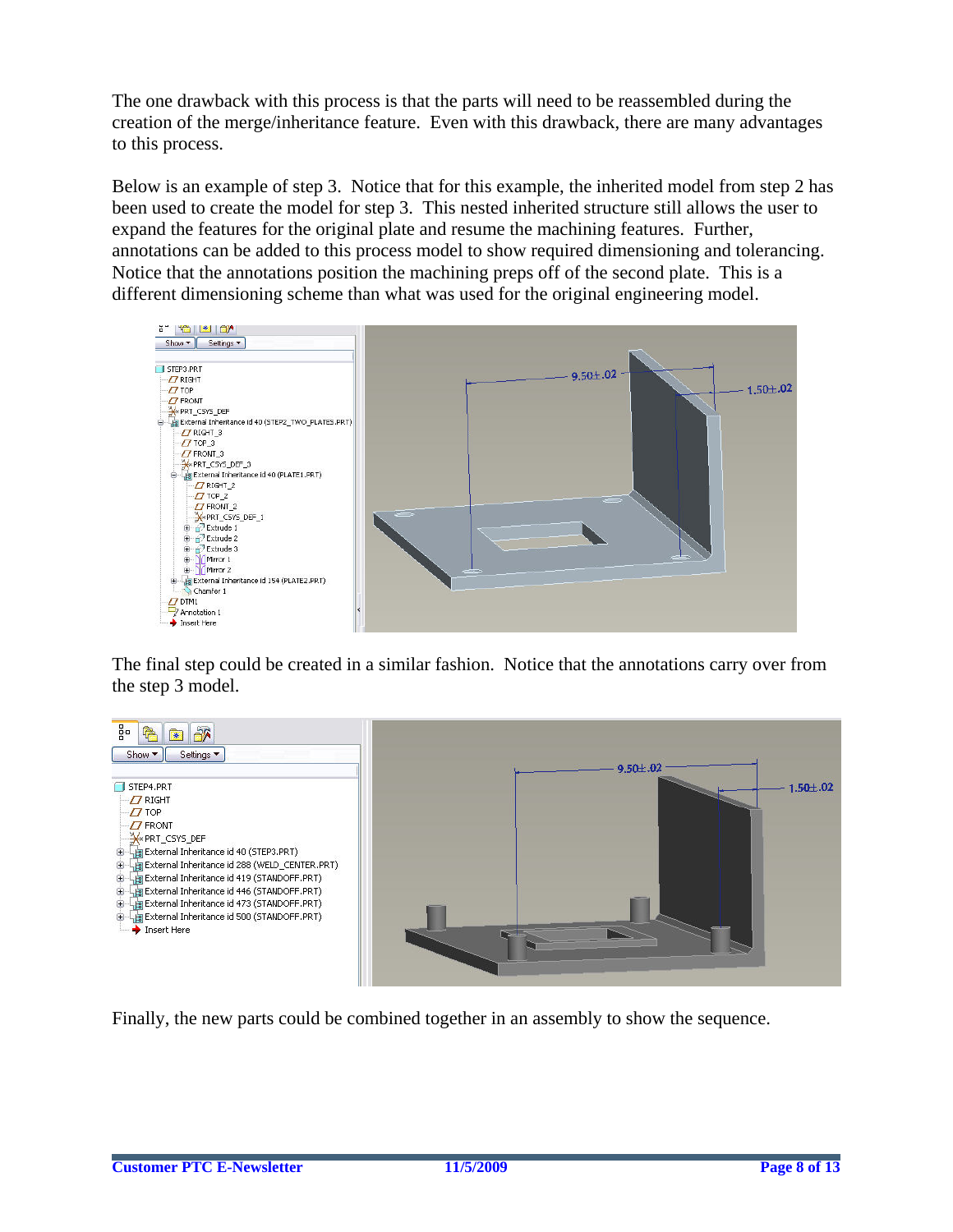<span id="page-8-0"></span>



This is just one of many techniques that can be used to decompose a structure and develop manufacturing in process models. It has the advantage of not using family tables or assembly features that can cause parts to regenerate upon retrieval. Further, it allows a manufacturing engineer to build up a separate manufacturing structure without requiring the engineer to restructure the design assembly to match the manufacturing decomposition.

This technique also works will in an environment utilizing MPM Link. MPM Link allows the transformation of an engineering BOM or EBOM to a manufacturing BOM or MBOM. Once that transformation has been developed, these new CAD models could be associated to downstream WT Parts that have been created with MPM Link.

# [Back To Top](#page-0-0)

# **Tips of the Month**

# **Virtualization: Streamline Development Testing and Deployment**

[Click Here To View](http://members.shaw.ca/jpeng/newsletter/PTC_Technical_Specialists_E-Newsletter_2009_11_enterprise.pdf)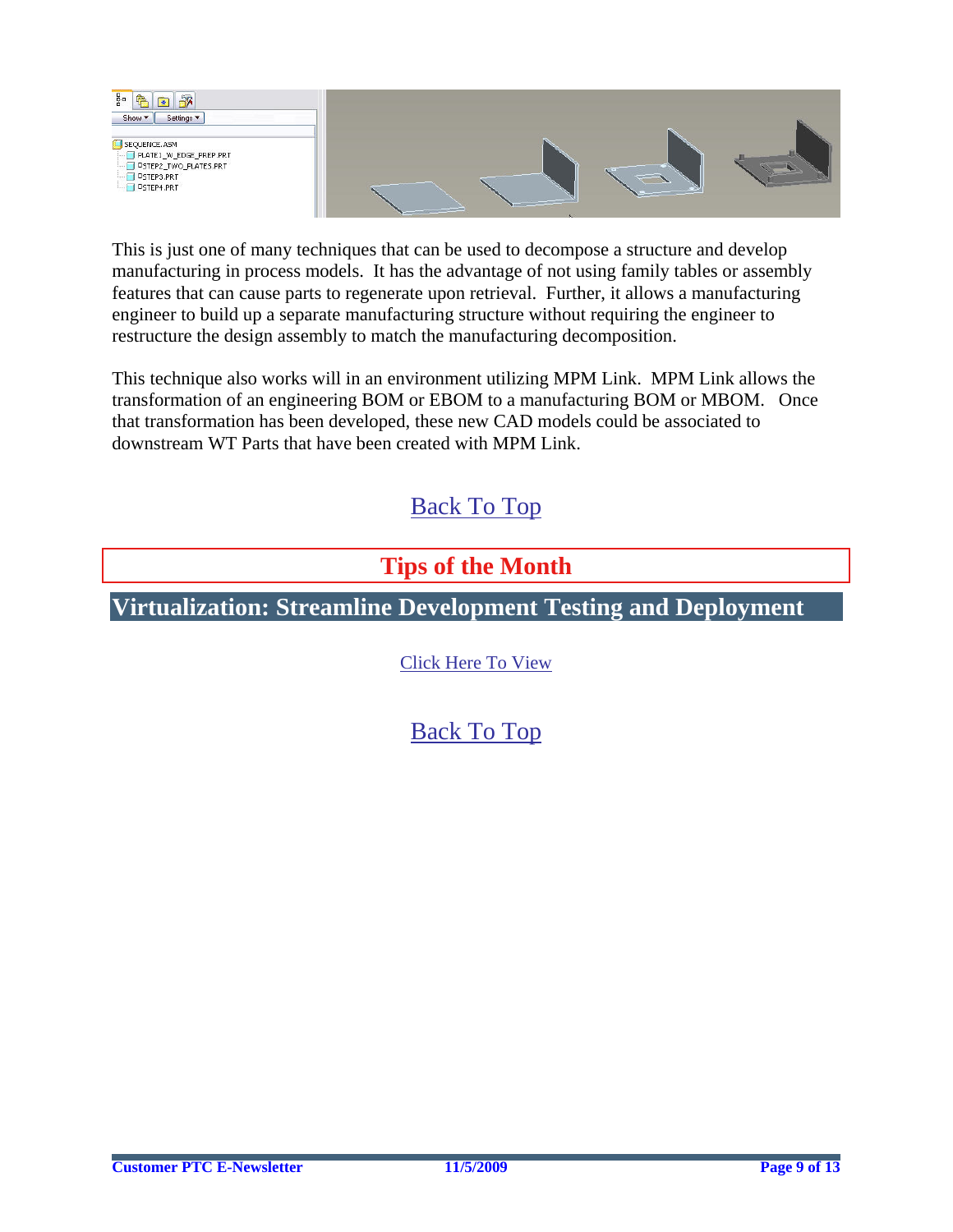## **Announcements**

## <span id="page-9-0"></span>PTC Tips & Techniques Newsletter Archives

Did you miss an issue? Can't find that awesome technique you read about? Fear not, you can click on the link below and go through our Customer PTC E-Newsletter archives.

[Customer Care Zone](http://www.ptc.com/carezone/)

### PTC Tips & Techniques Webcasts: Work Smarter. Not Harder.

Click below to see regularly scheduled Tips & Techniques technical Webcasts that are designed to provide you with the most popular time-saving tricks that Pro/ENGINEER users of all skill levels will find useful. Get more out of your maintenance dollars!

### [Tips & Techniques: Work Smarter Not Harder!](http://www.ptc.com/appserver/it/icm/cda/template_lib/events/series.jsp?&im_dbkey=11442&icg_dbkey=141)

### Special Hardware offers for PTC Customers

- <http://www.hp.com/go/ptc>
- <http://www.hp.com/go/ptcworkstation>

#### PTC Sponsored Events

• http://www.ptc.com/company/news/events/index.htm

Explore what is new with the Pro/ENGINEER Wildfire family!

<http://www.ptc.com/go/showcase>

## **Connect with PTC using the latest Social Networking resources:**





## Linked in



Also visit<http://social-product-development.blogspot.com/>

#### **E-PROFILES IS HERE!!**

We have been eagerly anticipating the debut of the new electronic version of Profiles Magazine and now it is here! This new web site will supplement the print edition of the magazine and will provide new useful features not feasible with paper media. e-Profiles will provide you with 24x7, worldwide access to key information previously available exclusively in the print version. "Tips & Tricks," a popular feature pioneered by Pro/USER, has also moved to the web and will be expanded as the site matures.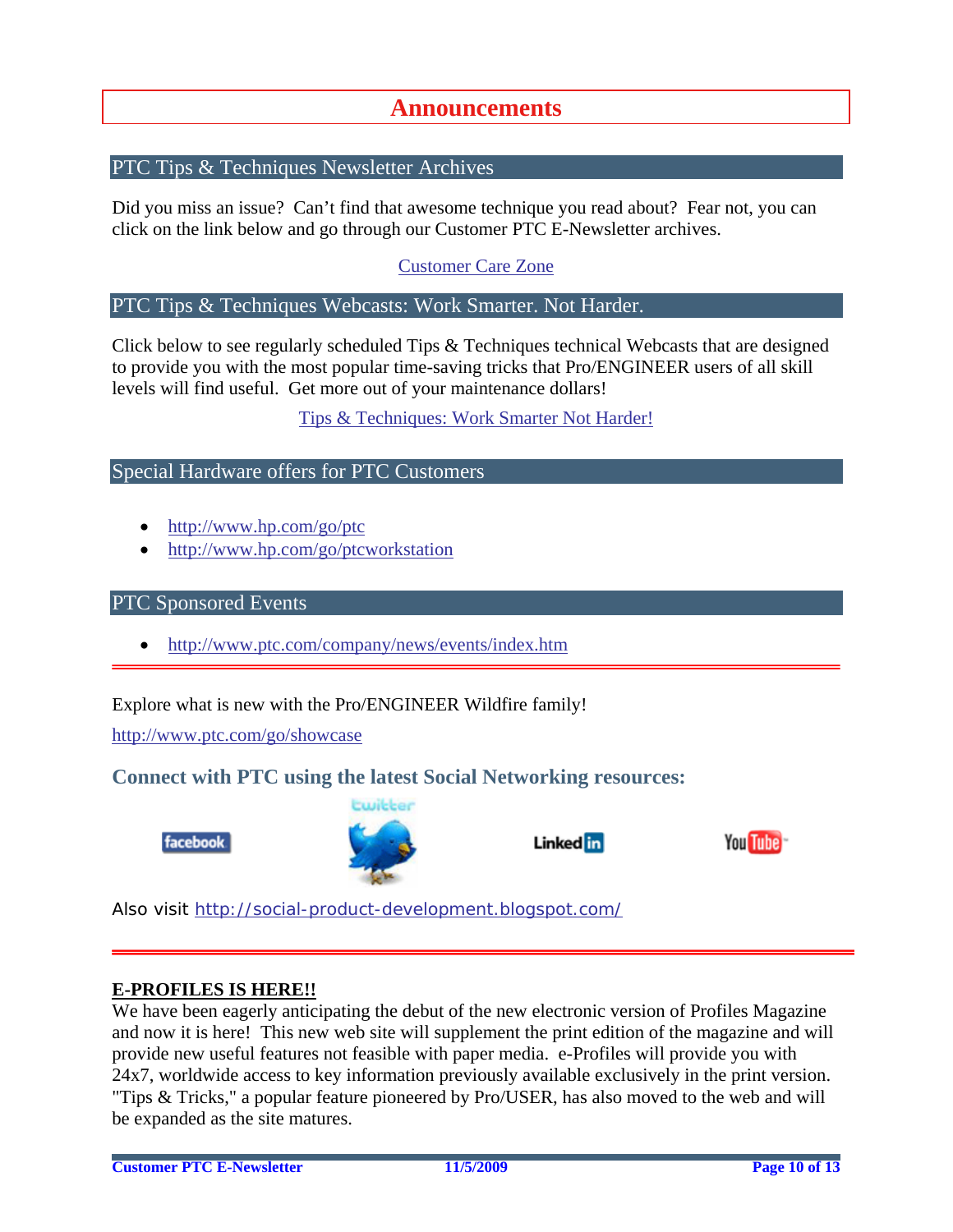Please take a few minutes to check out this new web site. We don't think you will be disappointed.

<http://profilesmagazine.com/>

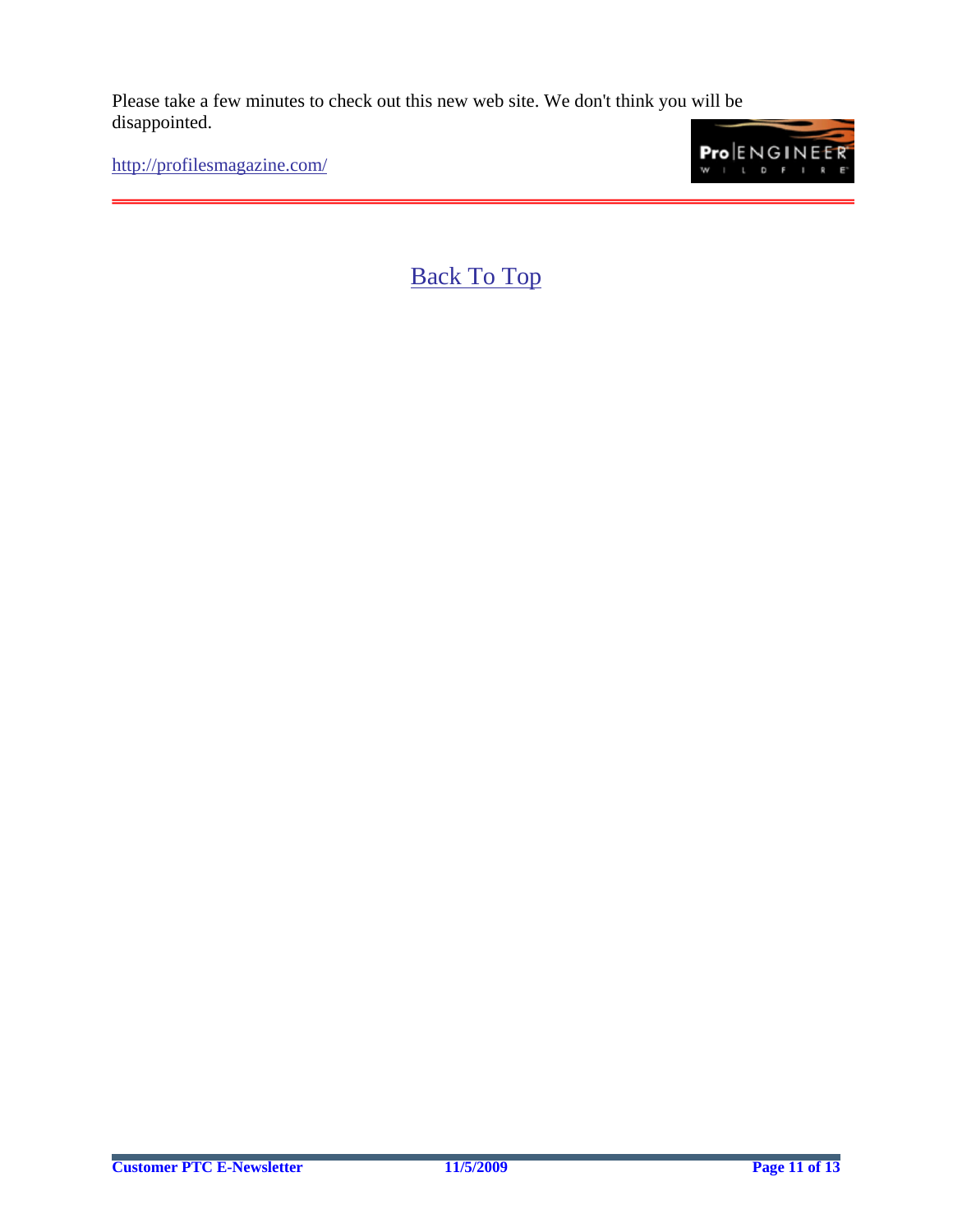# **Upcoming Events & Training Class Schedules**

<span id="page-11-0"></span>

| Upcoming, 2009      | Your local Pro/Engineer User Groups<br>http://www.ptcuser.org/rugs/ |
|---------------------|---------------------------------------------------------------------|
| June $6 - 9$ , 2010 | Orlando, FL USA<br>PTC/USER World Event<br>http://www.ptcuser.org/  |

#### Events

Our seminars and conferences seek to provide you with relevant information regarding product development trends in your industry as well as innovative software learning experiences. Think of them as a constructive day off where you can share experiences and swap ideas with your peers.

If you can't manage to get away, we'll bring it to you. Check back often for regularly scheduled live webcast events.

### [You're Invited to Attend…](http://www.ptc.com/company/news/events/index.htm)

Please visit the [PTC Education Services](http://www.ptc.com/services/edserv/) website for the latest training information including course descriptions, schedules, locations, and pricing.

• Attend a course at any PTC Center and receive a free copy of Pro/ENGINEER Wildfire Student Edition!

<http://www.ptc.com/services/edserv/index.htm>

### Live Instructor-Lead Virtual PTC Training Courses

Virtual Classrooms provide interactive learning with a trained PTC instructor in convenient and manageable sessions that last approximately 4 hours over a series of days. It's easy to join a class right from your desk using a phone or voice-over IP technology.

Sessions are performed just like a traditional ILT (including interactive exercises where you and the instructor can work on lab exercises together) and feature some of our most popular ILT courses. These sessions cover the exact same material as the traditional ILT in-center courses. Also look for some of our most frequently requested mini-topics delivered in the same format that are only an hour - two hours in duration.

If you have any questions about these sessions or would like to see getting other courses, not on this list, on the schedule please feel free to contact me for more details. They are a great way to bring training to you without you having to worry about location or being out from work for long stretches.